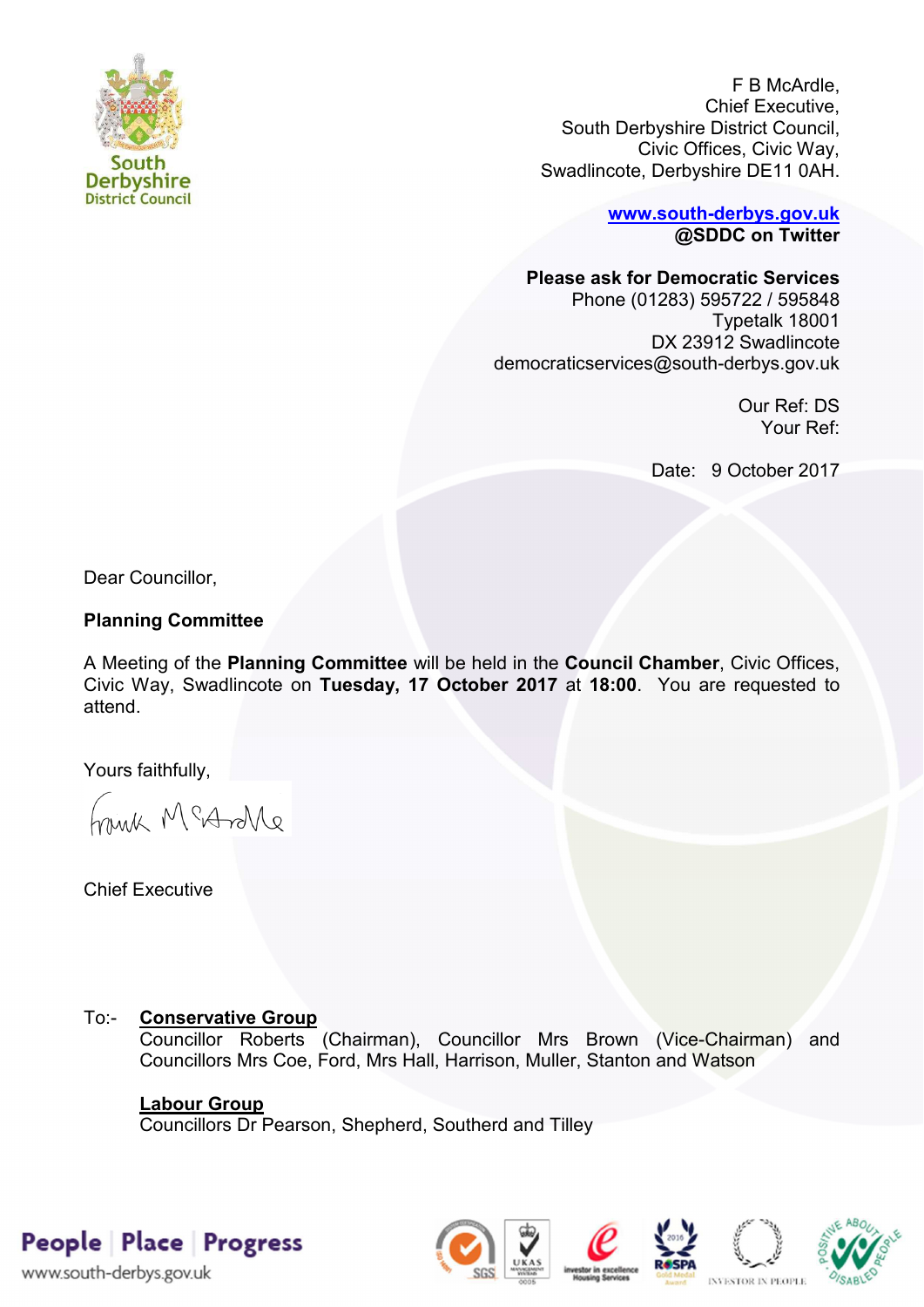### **AGENDA**

### **Open to Public and Press**

- **1** Apologies and to note any Substitutes appointed for the Meeting.
- **2** To receive the Open Minutes of the following Meetings:-

|   | Planning Committee 27th June 2017 Open Minutes                                                   | $4 - 7$   |
|---|--------------------------------------------------------------------------------------------------|-----------|
|   | Planning Committee 18th July 2017 Open Minutes                                                   | $8 - 10$  |
|   | Planning Committee 8th August 2017 Open Minutes                                                  | $11 - 15$ |
|   | Planning Committee 5th September 2017 Open Minutes                                               | $16 - 19$ |
| 3 | To note any declarations of interest arising from any items on the Agenda                        |           |
| 4 | To receive any questions by Members of the Council pursuant to Council<br>procedure Rule No. 11. |           |
| 5 | REPORT OF THE DIRECTOR OF COMMUNITY AND PLANNING<br><b>SERVICES</b>                              | $20 - 42$ |

**6** PROPOSED TREE PRESERVATION ORDER 464 AT LAND AT 41 GROVE CLOSE, THULSTON **43 - 45**

#### **Exclusion of the Public and Press:**

**7** The Chairman may therefore move:-

That in accordance with Section 100 (A)(4) of the Local Government Act 1972 (as amended) the press and public be excluded from the remainder of the Meeting as it is likely, in view of the nature of the business to be transacted or the nature of the proceedings, that there would be disclosed exempt information as defined in the paragraph of Part I of the Schedule 12A of the Act indicated in the